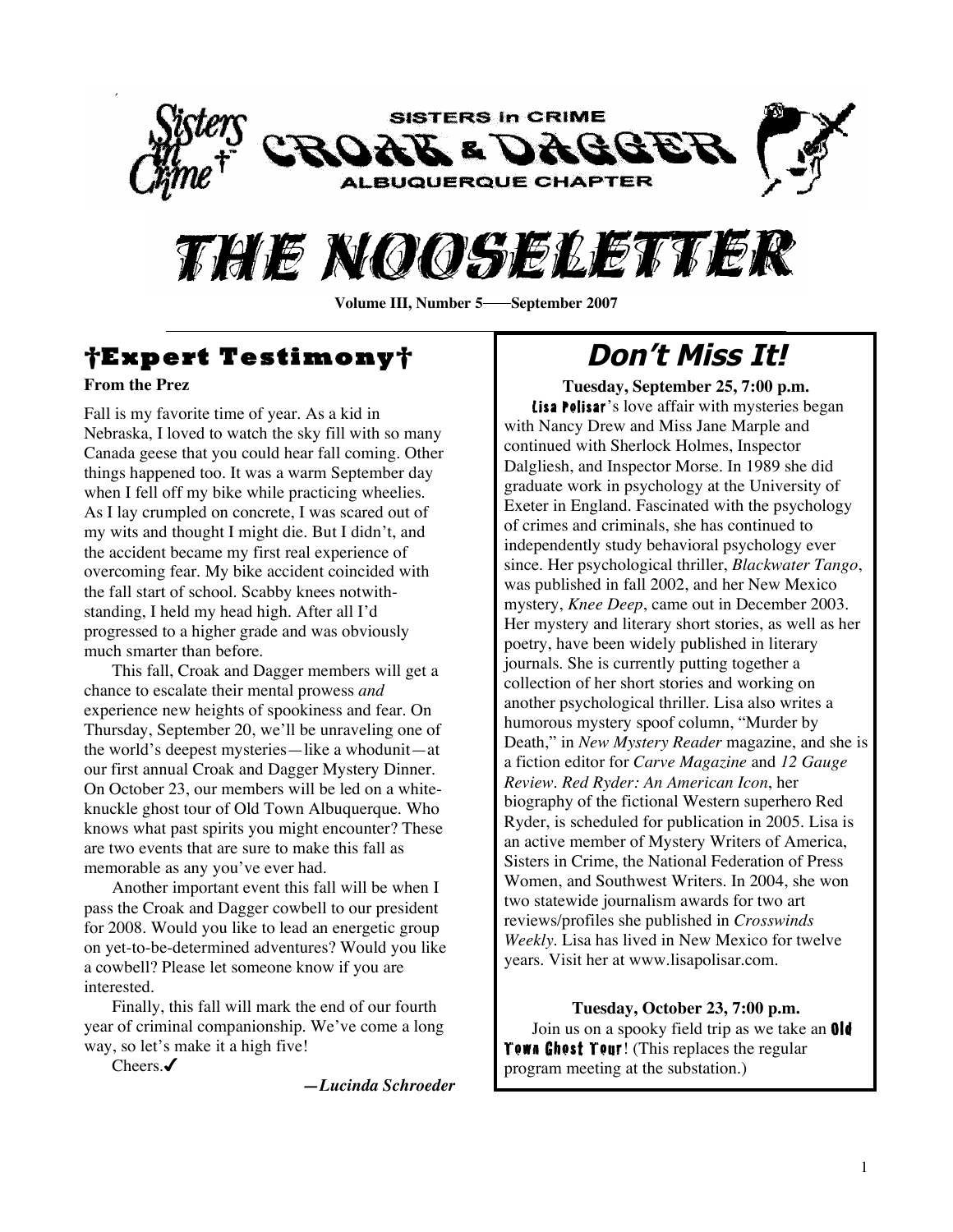## **Croak & Dagger Lineup**

#### **Officers**

President: Lucinda Schroeder ventana@aol.com Vice President: Cheryl Wadleigh Cheryla1@hotmail.com Treasurer: William Hershey hersheyw@comcast.net Secretary: Margaret Tessler tale\_spinner@earthlink.net

#### **Committee Chairs**

Programs and Publicity: Jennifer Williams jjkmb5@msn.com Membership: Sarah Schwartz schwartzse@comcast.net *Nooseletter* Editor: Shirley Coe shirleycoe@comcast.net Hospitality: Lucinda Schroeder Web Site Coordinator: Sarah Schwartz schwartzse@comcast.net

## *The Mother of Sisters*

In the *Haycroft-Queen Definitive Library of Detective-Crime-Mystery Fiction* (see *Murder Ink*), she ranks as "the mother of the American detective novel." Born in Brooklyn and raised in New England, Mrs. Charles Rohlfs was a best-selling mystery author for twenty-five years.

Her pen name was Anna Katharine Green. "Who?" you say?

The following information is excerpted from a 1901 newspaper account and is available in full on the *Old and Sold Antiques Digest* Web site (www.oldandsold.com/articles).

It is related that when "The Leavenworth Case" was published in 1878, the Pennsylvania legislature turned from politics to discuss the identity of its author. There was the name on the title page—Anna Katharine Green—but it must be a nom de plume, some protested. A man wrote the story—maybe a man already famous—and signed a woman's name to it. The story was manifestly beyond a woman's powers.

A New York lawyer happened to be present at the politicians' discussion. "You are mistaken," he said to the incredulous. "I have seen the author of 'The Leavenworth Case' and conversed with her, and her name is really Miss Green."

"Then she must have got some man to help her," retorted the more obstinate theorists. They strongly remind us of the characters whom Miss Green—as

we shall call her for the moment—portrays so skillfully, the self-willed characters that aim so well, but do not hit even the target, not to mention the bull's-eye.

The incredulity exemplified by the Pennsylvanians was natural enough. That an American woman in those days should venture into the field of romantic literature was so uncommon as to be noteworthy, but that an American woman should write detective stories—well, that was quite preposterous.

Anna Katharine Green, the woman in question, was born in Brooklyn, New York, on November 11, 1846. She was thirty-two, therefore, when the story that made her famous was published. Her father was a well-known lawyer; indeed, the Greens, we have been told, were a family of lawyers. This may account for the skill with which the daughter has tied and cut Gordian knots. It unquestionably accounts for her nimble imagination, her skill in producing subtle hypotheses, and her strength in handling the most intricate psychological problems. In 1867 Anna was graduated from the Ripley Female College in Poultney, Vermont, and she may, if she please, write BA after her name.

She felt drawn to literature, yet she was in no hurry either to decide which of the diverse literary fields was best suited to her taste and talent or to see her name in print. At this critical time her father was friend and counsellor. He perceived that there was no fickleness back of his daughter's ambition to

adopt literature as a profession, and, what is more important, he perceived that she might successfully qualify as a candidate. So he set about to direct and to encourage her zeal.



He found Anna a docile pupil. When doubts arose, when discouragement appeared, he was nearby to cheer her and to advise. He enlisted her sympathy in different cases that interested him; he sharpened her wits; he discoursed to her on his own interesting experience; he contributed judicious criticisms; above all, he fostered her confidence in her own powers.

We venture the prediction that the stories written by Anna Katharine Green, by virtue not only of their attractive skillfulness but also of their perennially interesting subjects, will be read eagerly and with delight when many of the novels of brighter present fame have accumulated dust. $\checkmark$ 

*—Linda Triegel*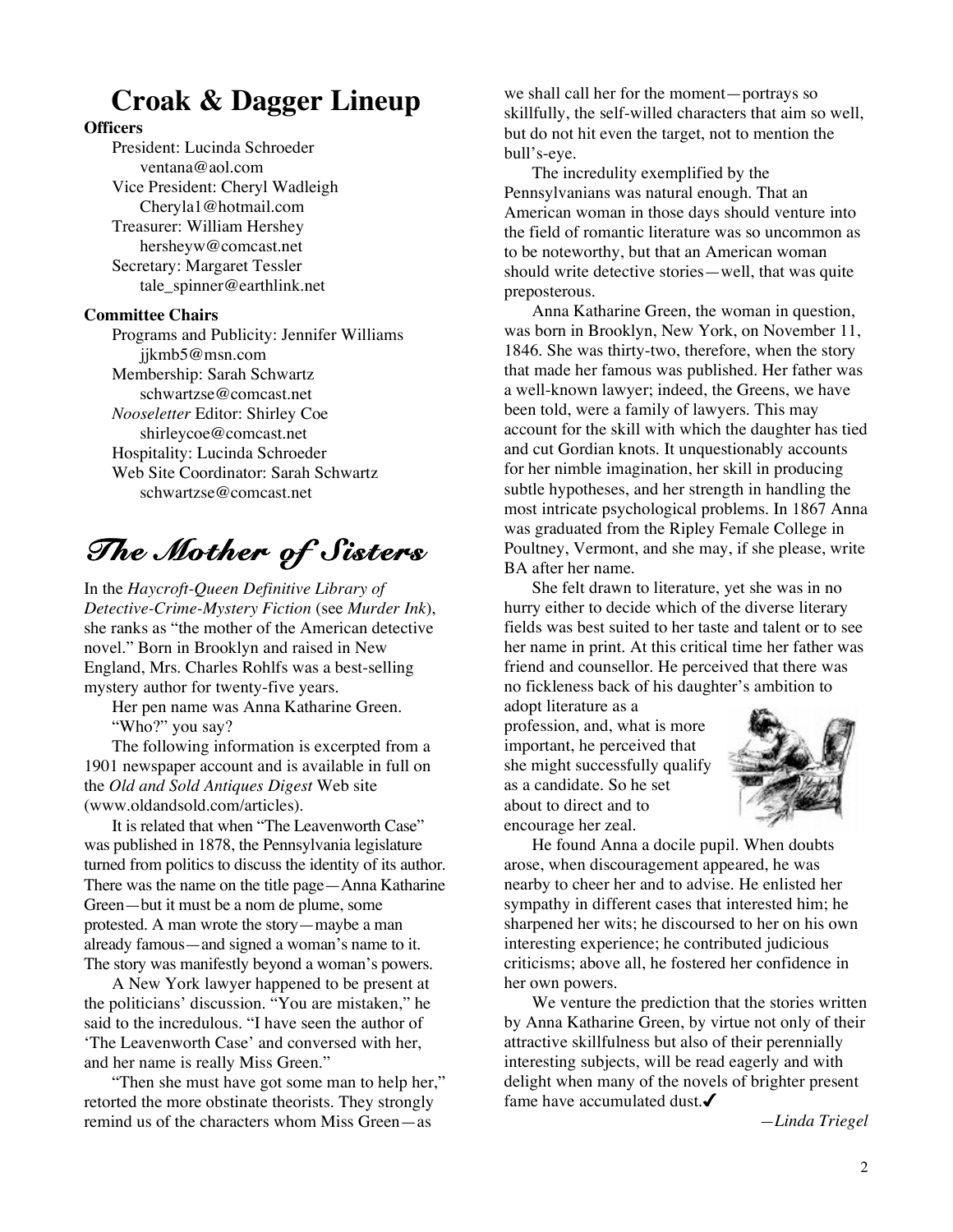

## **Book Review**

*Monkeewrench* by P. J. Tracy. New York, Putnams, 2003. ISBN 0-399- 14978-3.

The black **M** on the spine caught my eye from the blue book-jacket shelf. (Yes, Virginia, they display books by jacket cover color at my branch library.)

OK, so it was copyrighted in 2003. But it's also written by *two* women. Turns out that "P. J. Tracy" is the feminym for a mother-daughter team, and *Monkeewrench* is their "first thriller." The flap notes don't mention whether they might have published other books on, say, computer geeking, about which they seem to know volumes. My literary experience with another mother-daughter writing team left me skeptical, but if nothing else I'm open-minded.

I decided the first chapter would be the tipping point, or not. I never got through it. By the end of the second paragraph I was laughing so hard the librarian asked me to leave:

*The brandy had been absolutely essential. It always was on Sunday nights, when Sister Ignatius took it upon herself to cook and serve Father Newberry a "proper meal." In this part of Wisconsin, that usually translated into hamburger cooked in canned cream soup.*

*The shape varied with the good sister's whims—sometimes meatballs, sometimes meat loaf, and on one memorable occasion, rolled tubes that looked disturbingly like a casserole of severed penises—but the basic ingredients and the resulting indigestion were always the same.*

Shortly after 5 a.m. the next morning, when the dyspeptic priest trudged to the sanctuary to prepare for morning mass, he discovered two devoted parishioners kneeling in their pew, heads bowed, with a .22-caliber hole through each of their cerebella. End of page three.

What is the connection between the apparent execution in rural Kingsford County, Wisconsin, and a series of slayings patterned after a not-yet-released computer game in Minneapolis? That is the hook that keeps you turning the pages. *Monkeewrench* is the Minneapolis computer-gaming company that has developed a game called *Serial Killer Detective*, in which clues at each level lead to the capture of the perpetrator, which must be accomplished before being admitted to the next higher, and more complex, level. Someone seems to have appropriated a developmental version of the program, and the

game's first three levels have been duplicated, with human victims.

The authors—whose real identities are mom P. J. Lambrecht and daughter Traci Lambrecht—have captured the mind-set, dialogue, and POVs of both the stolid Midwesterners who inhabit Wisconsin and Minnesota and the kooky computer geeks who inhabit *Monkeewrench* with precision. The combination of whodunit, police procedural, psychothriller, and laugh-out-load humor makes *Monkeewrench* a great read. And did I mention, McGuffins abound? As a purely personal thing, another plus is the absence of either acknowledgments or foreword. There's just a sevenword dedication after the title page, before chapter 1, none of those Oscar-recipient appreciations of everyone from nursery-school teacher onward.

The problem with reviewing a book this superbly crafted is that the reviewer can't expound without revealing the details of its excellence. But if I were teaching Mystery Writing 101, I'd pick it for a text. $\checkmark$ 

*—Reviewed by Ira Rimson*

## Croak & Dagger **Member's Book Review:** *A Hunt for Justice*

*The Hunt for Justice: The True Story of a Woman Undercover Wildlife Agent*, by Lucinda Schroeder (Lyons Press, 2006).

Can a book receive further attention after its initial flurry of marketing promotion? Yes! Published in hardcover in April 2006, Lucinda Schroeder's fascinating real-life story, *A Hunt for Justice*, is still receiving excellent reviews. The August 2007 issue of *Alaska* magazine says, "Readers will be quickly sucked in to this exciting page-turner." $\checkmark$ 

# **SinC Links**

Check out this group at Yahoo; writers can ask for crime scene and forensics information: http://groups.yahoo.com/group/crimescenewriter.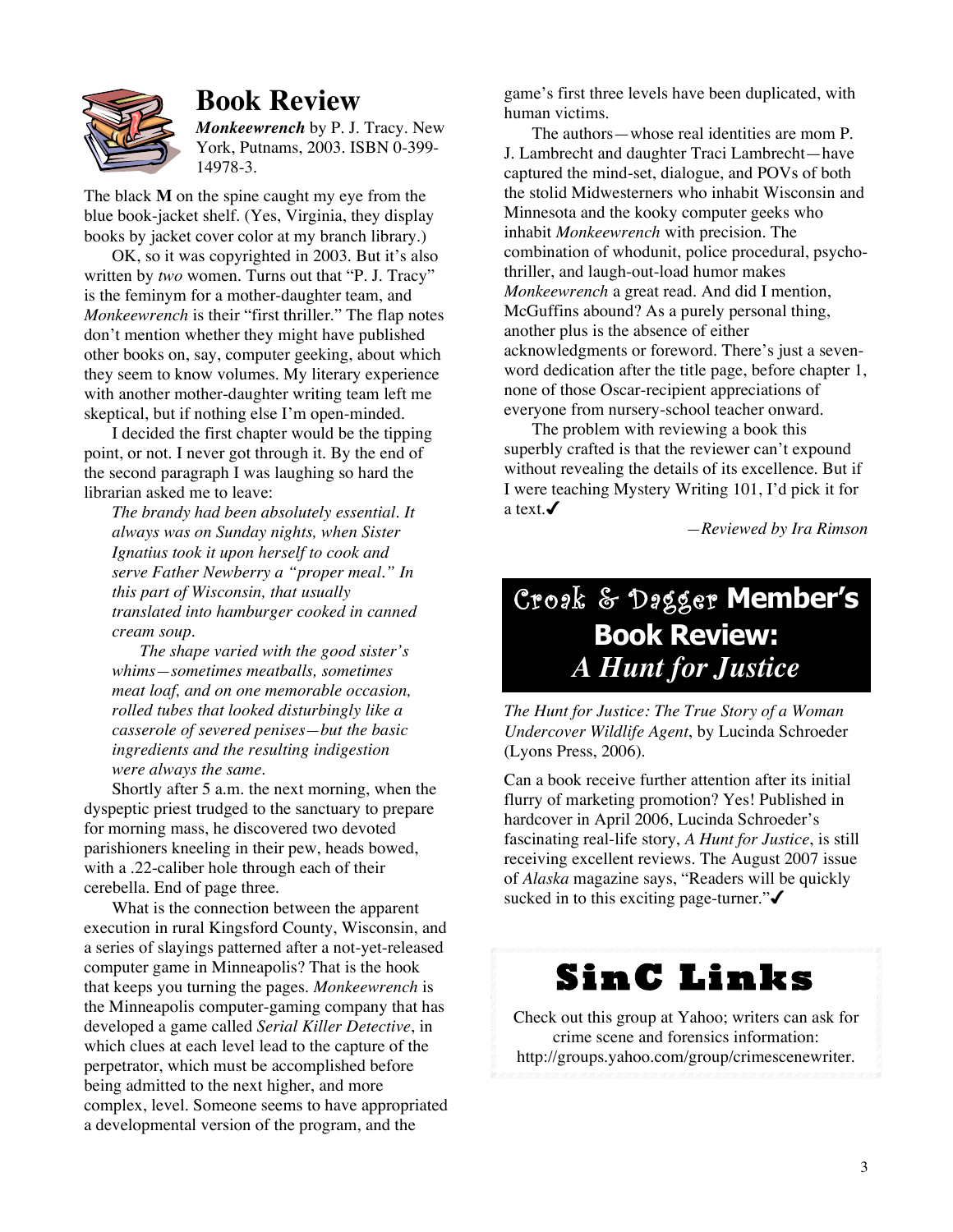# The Cairn of Albertvs

### **A Healthy Mind in a Healthy Bod**

*Mens sana in corpore sano*

The May 2007 issue of the *Historical Novels Review* devotes its cover and two inside pages to a new novel about a "doctor" (the word is Middle English *doctur*) in a Roman legion occupying Britannia at the time of Hadrian (117–138 CE). Legions then stationed there were II Augusta, XX Valeria Victrix, and IX Hispania, units that had been raised on the continent. Those legionaries and their auxiliaries were apt to speak regional dialects of Latin, Germanic, Gothic, Celtic as spoken in various Gallic provinces, Greek, Syrian, and Berber. Yet the doctor's mates (sic) quickly mastered both the conquered Brits' Londonium cockney ("Bloody nuisance, that!") and Etonian upper-class colloquy ("Frankly, for a chap who's just nearly had his house burned down . . . I'm really extremely calm."), and then evidently handed them down verbatim to the cast of *My Fair Lady*.

But the Cairn wants to talk about a recent textbook, *Roman Medicine* by Audrey Cruse (Tempus Publishing Ltd., Port Stroud GL 5 2QG, 2004). Cruse's lively and well-illustrated chapters cover Greek science and medicine, *materia medica*, Roman diseases, and physicians and healers in the Roman world. Hospitals to care for civilians did not exist until late 4th-century Christian times, yet much earlier military *valetudinaria* (literally, "places to put you back into good health") have been identified through ancient writings and archaeological evidence. The layout of such medical facilities in forts on the Rhine-Danube frontier and in Britain suggests they had an operating theatre with hearths that could boil water and heat-cauterizing instruments. Wards holding five beds each on two sides of a dividing corridor housed injured patients and quarantined infectious ones. Medicinal plants were grown on the site: remains have been identified as henbane, St. John's Wort, plantain, gentian, and fenugreek. Opium and hemp (*cannabis*) were used as sedatives. New Mexico just caught up in July with the Medical Marijuana Law! A bathhouse with its warm-hot-cold sequence of pools and humidity was "far better for the promotion of health and cleanliness than our modern practice of wallowing in dirty water. . . . Latrines were constantly flushed with the overflow." (Footnote, p. 334, *The Army of the Caesars* by Michael Grant.) Military surgeons (*chirurgi*) were assisted by in-hospital orderlies. Field medics attached to the ranks dressed wounds

before bringing the men to MASH-like camp hospitals or the nearest fort.

Most army surgeons were Greeks. Several medical schools scattered throughout the empire provided training, the most famous being at Alexandria. Dissection and vivisection on animals and convicted criminals—was practiced there as early as the 3rd century BCE and continued until Theodosius I closed the school around 390 CE. Aside from the well-known physicians, Hippocrates and Galen, a good source for ancient medical lore is the Roman writer Cornelius Celsus. He died ca. 50 CE, but his eight-volume *De Medicina* survives on Google.com.

*Val ere* ∴ *.* Be in good health!✔ *—Albert Noyer, www.albertnoyer.com*



## **Book Review**

*The Christopher Killer* by Alane Ferguson. (Viking, Penguin Group, 2006, \$15.99.)

This novel has been nominated by the Mystery Writers of America for the Edgar Allen Poe Best Mystery Award. Alane introduces her protagonist, Cameryn, teenage daughter of the local coroner. Cameryn begins her career early when her dad succumbs to her request to become his new assistant.

On her first case, Cameryn realizes that the victim is a friend of hers, which spurs her to find the killer. But this wasn't the murderer's first victim and may not be the last. After a while, not knowing where else to turn for answers, Cameryn visits a psychic who talks with the dead. Throughout the story, Cameryn's deep-rooted emotions about her absent mother continue to surface. And to complicate her life a little more, she works closely with the young deputy on the case. It's a good thing Cameryn is almost out of high school, because she grows up fast with dead bodies, a crime to solve, and her internal conflicts.

The story is somewhat gruesome for mid-teens, but fascinating for both teens and adults. It opens up new possibilities for young women who want a very different career. Alane Ferguson shows off her researching skills, nicely blending detailed forensics into the plot. The story is fast paced with strong characterization and conflicts. I look forward to reading the next book in this series, expecting it to be as enjoyable as this one. $\checkmark$ 

*—Cheri Stow*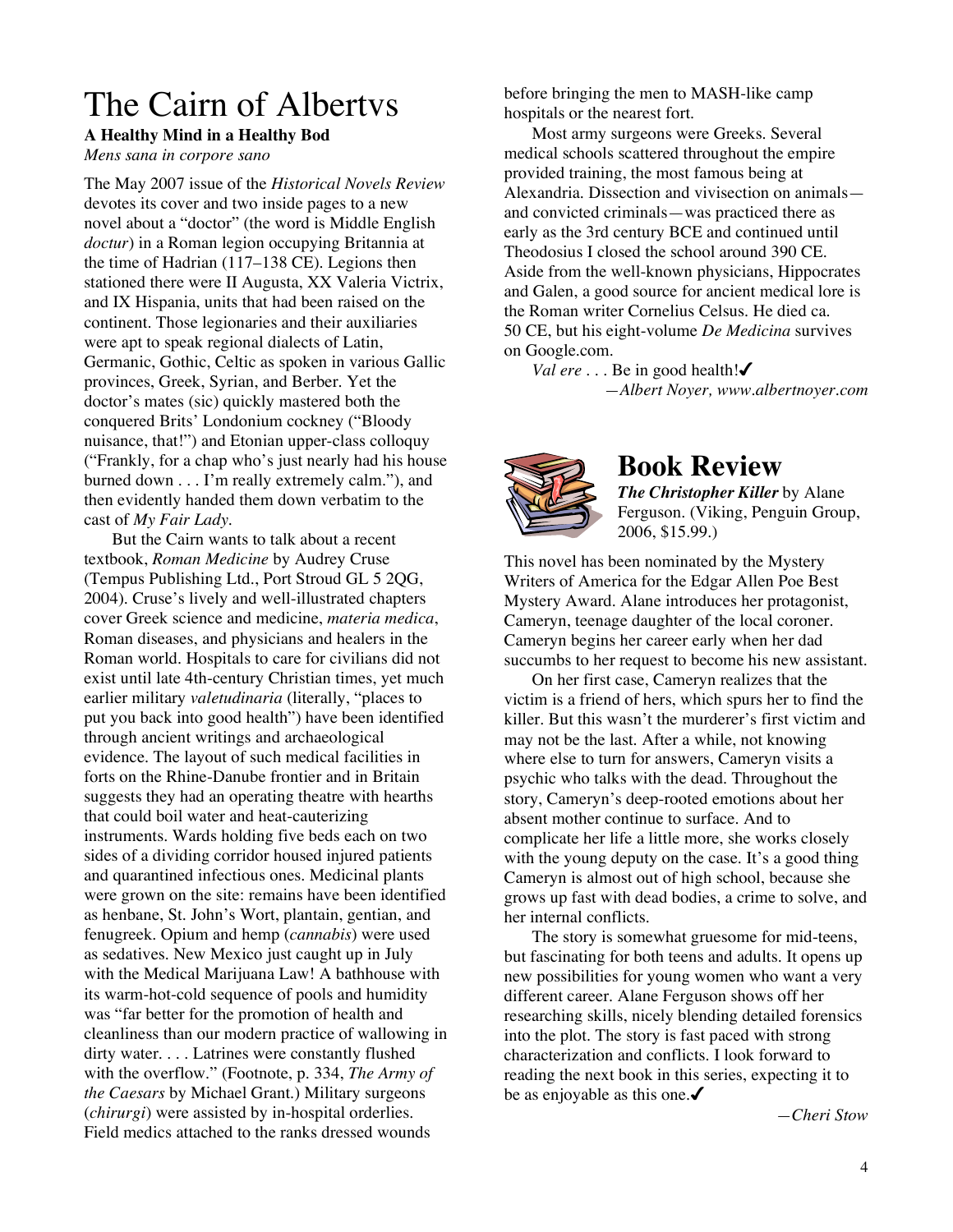## **Standing on Line at Costco**

It was one of those hot, muggy late-June days in Pennsylvania. The high-ceilinged room was barely air-conditioned. The line stretched past the CD players, around the HP printers, and into the widescreen TVs. At the end of it, Janet Evanovich was signing copies of her latest Stephanie Plum mystery.

I don't shop at Costco. I hate standing on line. And my tolerance of heat and humidity is minimal (hence my move a year later to Albuquerque). Still, for some reason, when I heard from my then-SinC chapter president that Evanovich would be signing at two area locations that weekend, including the Montgomeryville Costco, it seemed like a good idea to go. I told myself I was going for my gal-pal-sincethe-third-grade, Julie, who turned me on to Stephanie Plum novels in the first place. I wanted to get her a signed copy—hopefully before she'd already bought it herself and finished reading it (Julie's the reading equivalent of the roadrunner practically uncatchable).

As often happens in queues, though, I got to talking to the ladies around me, while their husbands went off with a cart and the shopping list in search of bottled water and paper plates, "plain white, no colors!" ringing in their ears. One redhead was buying the book for her husband who never read books by female authors (hisss!), and she wanted to change his mind (rah!). A young blonde was an avid fan, although her hubby went for Lisa Scottoline's books. They knew Lisa and had been overwhelmed by how nice a person she is. I assured them that all Sisters in Crime were lovely people.

Janet's daughter, driver, and general dogsbody, Alex, came by asking, "Babe or Cupcake?" which effectively separated the loyalists from the nonreaders. We all knew that Joe Morelli refers to Stephanie as "Cupcake," and Ranger (sigh) calls her "Babe"—and not much else. And we agreed that Steph should end up with Trenton cop (and former bad boy himself) Morelli. We got stickers to put on our . . . wherever, identifying us as either Babe or Cupcake.

An hour later, I was standing at the signing table, with barely time to say "Hi" (and give Janet a copy of *Belles Lettres*, the Delaware Valley SinC chapter's newsletter) before hitting the checkout line. Redhead kindly offered the use of her Costco ID (did I mention that I'd never set foot in a Costco before?), and I paid for my/our book.

It was only later that it occurred to me why this experience was such fun—I could imagine myself

sitting in that chair, surrounded by staff, signing my



umpteenth best seller. If that isn't inspirational, I don't know what is.

Excuse me while I get back to my typewriter.

*—Linda Triegel*

Croak & Dagger

## **Coming Events**

**Thursday, September 20, 2007**, 6:30 p.m.: Murder mystery dinner party The Quarters Restaurant, Wyoming and

Montgomery (\$9 for Croak & Dagger members, \$14 for nonmembers).

Tuesday, **September 25, 2007**, 7:00 p.m.: Lisa Polisar, Sisters in Crime mystery author (*The Ghost of Mary Prairie, Blackwater Tango, Knee Deep, Straight Ahead*)

**Tuesday, October 23, 2007**, 7:00 p.m.: Ghost tour in Old Town Albuquerque field trip (\$11 for Croak & Dagger members, \$16 for nonmembers) *This replaces the regular program meeting at the substation.*

#### **Tuesday, November 27, 2007**, 7:00 p.m.: To be announced

## **February 16, 2008**:

#### Mystery conference!

Croak & Dagger and Southwest Writers are teaming up to host a mystery readers and writers conference.

# **IN THE LOOP**

If you haven't joined already, all members are invited to join the Croak & Dagger community group, an online gathering place. Exchange information about mystery books, movies, and TV shows; share news about local and national mystery events; and participate in occasional online classes. Join in!

Email croakdagger@yahoo.com for further instructions.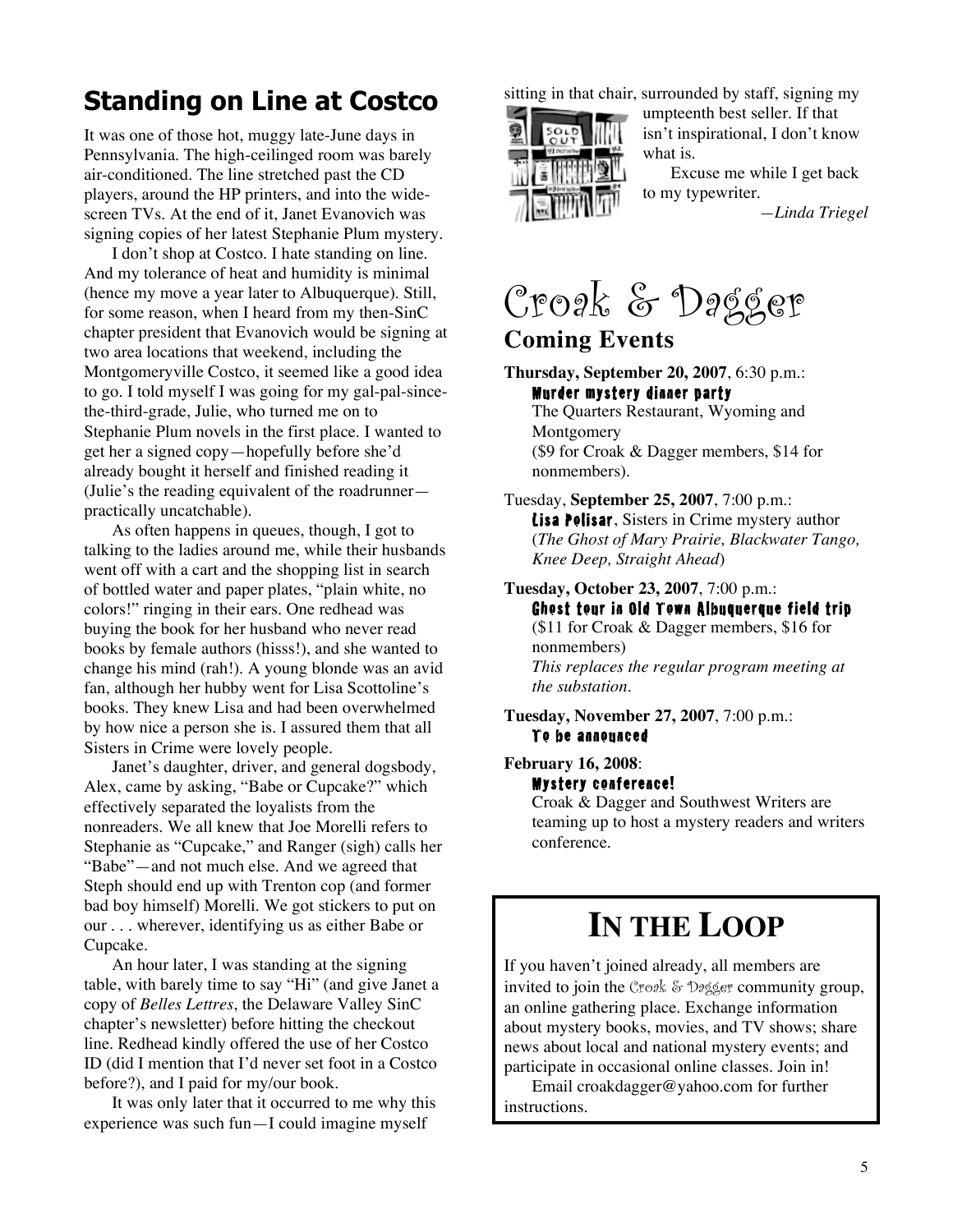# The Writer's Block

#### *A column on writing.*

So you've written your book, polished and revised it according to advice from your critique group and from books like those by Hallie Ephron and Chris Roerdon. Now what? One of the best ways to elicit the interest of an agent or editor is through face-to-face contact.

?

Sometimes you get a ten-minute interview. Often much less. So start small, with a 30-second "elevator pitch." How might you interest an agent or an editor that you meet in looking at a "partial" of your book (the first three chapters and a synopsis)? You'll need a concise, approximately three-sentence précis of your novel that you can deliver in about 30 seconds in an elevator, at the bar, in a restroom (God forbid), or other social situation. What can you say about your book that will get your work looked at?

At an all-day panel at the Smithsonian in Washington, D.C., best-selling medical thriller writer Tess Gerritson covered pitches. She said to create and refine your pitch just as you did your novel, writing it down so you can rattle it off convincingly when the opportunity arises.

Tess used as examples *Gone With the Wind, The Great Gatsby,* and *Harry Potter and the Sorceror's Stone.* You'll deliver it to an agent or editor in an unscheduled meeting that would start something like this:

"Hello, Ms. Blank. I see you work for Blank & Blank Agency (or Blank Press). Are you interested in [your novel's genre]?"

"Why, yes, I am."

Then you launch into your carefully rehearsed pitch.

Here's how Tess encapsulated her own thriller *Gravity*: "In the near future, a young female doctor aboard the International Space Station sees her crewmembers fall ill and die one by one from a mysterious and unidentified disease. NASA covers up the crisis and tries to send a relief craft, but plans go disastrously awry and Houston decides to leave her to die in space. But her husband, a space program washout, takes matters into his own hands and mounts an independent rescue effort."

Then Tess asked her audience: "Would you buy a book like that? Go see a movie like that?"

That's all you have to do—set up the premise of your book in present tense. You don't have to do what your synopsis does and tell how it turns out.

If you can't get someone aside for a threesentence pitch, you ought to have as backup a onesentence comparison, a pithy statement that likens your novel to something the listener will be familiar with. Besides Tess's pitch, she could have used a one-sentence comparison like: "*Gravity* is like *Marooned* meets *E.R.*" Obviously, that will only work if you pick elements you're reasonably sure your listener will be familiar with.

This is the pitch I use with agents and editors about my Civil War spy novel, *Fire from the Ashes*: "In the closing days of the Civil War, Beth Wendland, an accomplished Union spy in Richmond, stumbles upon a plot to send a wagon bomb to blow up the White House and kill President Lincoln. Abandoned by her masters in Washington, she must evade Rebel soldiers and a determined pursuer—the officer who had the wagon built—to get the information to Union intelligence in time to thwart the attack. Aided by the federal officer who loves her, Beth risks more than her life in trying to snuff out the burning fuse of the world's first vehicle bomb and prevent disaster on the eve of victory."

And my one-sentence comparison? "With its strong and resourceful heroine, facing danger with the help of her lover, this novel most resembles *Cold Mountain* meets *The Day of the Jackal*."

Then I follow up by asking, "May I send you a partial?" and exchanging business cards. I've been successful in these pitches at a rate of about nine in ten. Try your pitch out on your family, members of your critique group, or chapter members at one of our meetings. $\checkmark$ 

*—Rob Kresge, rkresge777@comcast.net*



**Are You Looking for a Critique Group?** Why not advertise for like-minded writers in the *Nooseletter*? Just email your announcement to shirleycoe@comast.net. Or if you prefer, bring up your suggestion at the next program meeting.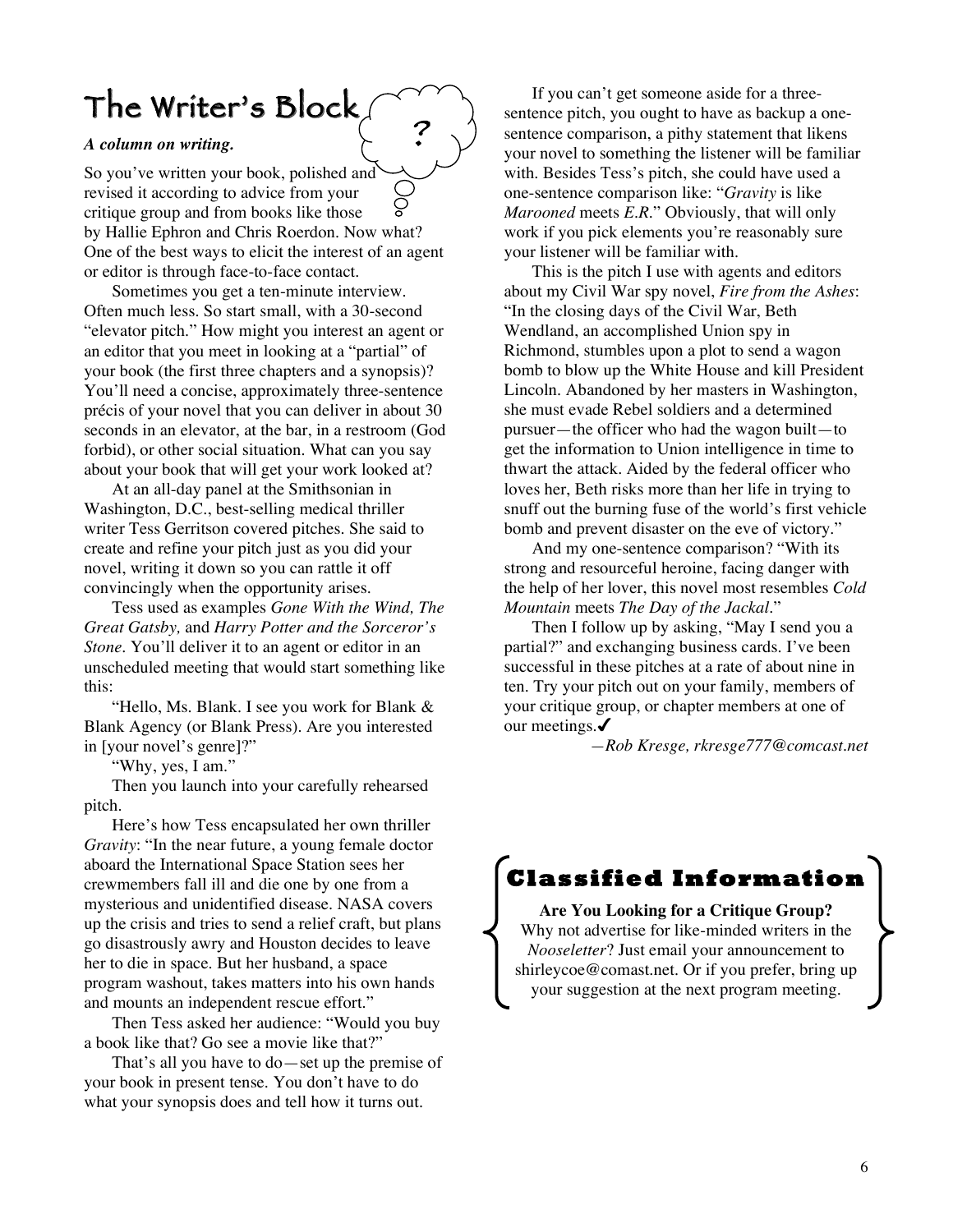# **Just the Facts? Not Necessarily**



New Mexico is often forgotten when people list the fifty United States. That remains a source of humor among many New Mexicans, though not all. I mention this because most people know the other forty-

nine states, or have at least heard of them. If you make up a state as the location of your story, a reader will know that it doesn't exist and that might be enough to make them stop reading.

Readers are aware that the story is fiction, but can find it disconcerting not to be able to visualize this unknown place. Cities and counties are easier to create because few of us know every city or county in our particular state, and certainly not around the country. Science fiction and fantasy writers can create cities, countries, even entire planets because we step into those genres expecting to travel to places unknown. The expectations of mystery and crime fiction readers put a few limitations on the journey.

As I trek across cyberspace and read different authors' thoughts on using fact in fiction, I find a number of opinions and ideas. Some believe that mystery and crime fiction should be completely factual. Some, like me, believe in the gentle mixing of facts with the storytelling we love. As an author of mystery and crime fiction, I spend a lot of time researching in order to write as accurate a story as I can, but sometimes I simply make things up.

Many of my stories take place in Chicago, a city I know (and love). When I write about a small town, I create one. The main reason for doing this is to avoid inaccuracies and, of course, letters from people pointing out those inaccuracies. I've found that I do a better job writing about towns in the Midwest, where I grew up and spent a large part of my life. I can create things from my imagination, but I need real memories to build from, or it doesn't feel right, to the reader or me.

Another interesting thing I've found about using fact in fiction is that people don't always believe the truth. I've written at least two scenes that people told me they didn't believe, yet I personally experienced them. My life isn't exciting enough to be unbelievable, but these people weren't buying, which taught me another lesson. It's up to me to make even what's real, believable.

I put myself into my favorite comfy reading chair and asked this question: What is the line then as to what a reader will or won't believe? As a reader, I enjoy when my brain is busy chattering away about something being a bit implausible only to have an artful author stop the chattering in a single line. I don't know what's believable, but I know it when I read it.

The difference between writing nonfiction and fiction is, of course, that nonfiction is real and the facts must be accurate. Fiction on the other hand must make the reader believe the story is real. It has to "feel right." I read nonfiction to learn. I read fiction for enjoyment, and any learning I derive from it is a bonus. A good author can make me believe a great deal, although I'm still not sure if I'd believe a story based in this New Mexico place.

*—Jean Sheldon*

## **For Love or Money?**

While reading mysteries, we are commonly told that the motive for most murders is either love or money. Money is not the motive for most writers of mysteries, however. I say "most," since there are also "The Lottery Winner Writers," those who garner six-figure advances. They, I presume, write for love and money. I am speaking here of the journeyman or woman who writes and even publishes from one to ten mysteries, who finds a modest audience, who is often, rightfully, called successful.

When I first began this writing career. I was astonished to discover, at my first writer's conference, how many of these successful writers wrote only for love. I heard a published Samurai mystery writer talk of receiving five thousand dollars for each of his five published works. Another reported that after thirteen years of writing she had amassed around thirty thousand dollars. These successful writers, it turns out, were also architects, ranchers, teachers, and the like.

My own financial results after six years of writing two screenplays, several short stories, and one mystery confirm the above. Oh, I do dream of one day joining the lottery writers and receiving some six-figure payoff. But this is a dream. I write because most of the time I love the experience.

That's why I and other readers of mystery keep turning the pages. Isn't it?

*—William Hershey*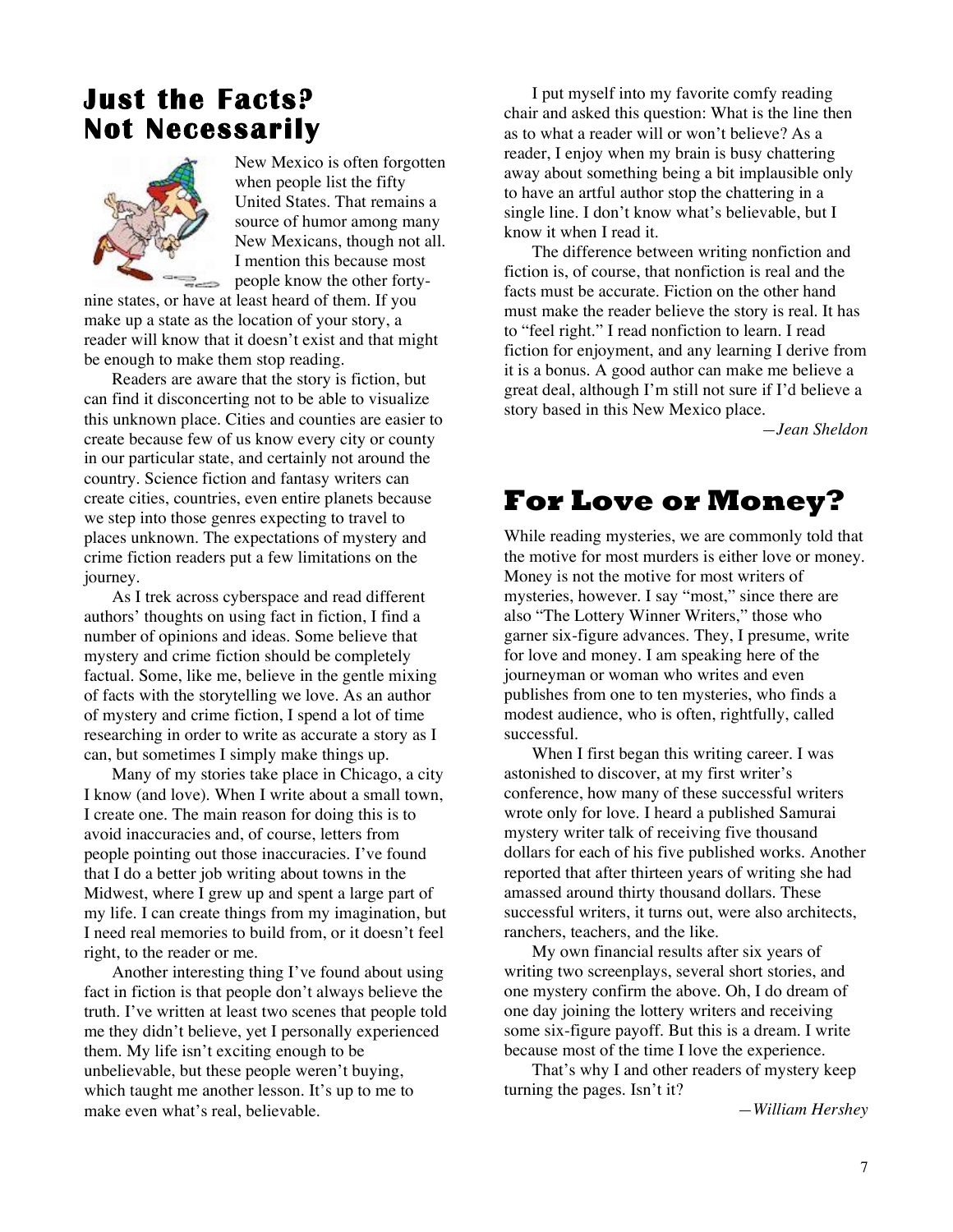## **ROB'S RANDOM SHOTS**

#### **September Case File Number One**

*Kill Me Again* by Terence Faherty, Crum Creek Press, Carmel, Indiana, 1996, trade paperback, 304 pp.

Ahhh, an historical mystery. As you know by now, that's my favorite subgenre. I met Terry at Thrillerfest 2006 last July in Phoenix. This was his first book in the Shamus Award-winning Scott Elliott, Hollywood PI series, but the era it concerns is not so long ago and features, in disguise, the characters from Nearly Everyone's Favorite Movie: *Casablanca*.

Many authors use real people as characters, following the general rule that you can't slander the dead. When an author undertakes to write about Hollywood starting to film a sequel to one of the best-loved films of all time and disguises the real people who made that film, it comes into the category of roman à clef. Faherty has done a masterful job of camouflaging the identities of all the principals and, indeed, the name and plot of the original movie.

The time is 1947. Elliott, like the rest of America, is recovering from World War II. A returning vet (field artillery in Europe) who used to work as a bit player in films before the war, he can't find work in the "everybody wants to be an actor" field, and goes to work for Paddy McGuire, whose Hollywood Security Agency specializes in protecting film studios, executives, and stars.

And how would movie producers like to help America get back on its feet again? By making a sequel to the most beloved film of the war years, in this case retitled and modified into *Passage to Lisbon*. Humphrey Bogart (Rick Blaine) is called Torrance Beaumont in this movie, and his character's name is Stephen Laird. Likewise Ingrid Bergman's name is Ella Larson, and her Ilsa Lund character is Maura Wocjik, still the wife of a famous resistance leader and Rick/Stephen's former lover. The movie takes place aboard a floating casino in the Mediterranean captained by a Frenchman, a casino run by Stephen. With me so far? Good, because the plot of this faux *Casablanca* is crucial to figuring out whodunit. The same noble sacrifice and thwarting of the Nazis occurs in this film, which is supposed to have left wartime audiences weeping, as they did for the real movie.

Enter Torrance Beaumont and producers with the idea of making a sequel to this most-beloved film, to be titled *Kill Me Again* and feature the same three top stars. A screenplay has been written, and as Elliott gets to see in the opening sequence of the book, some early scenes with Beaumont and minor characters have already been filmed. So what's the beef, as they said in those days? Someone has written to the studio to say that the film shouldn't be made because the screenwriter is a communist, the emerging bogeyman now that the Nazis have been defeated.

Quick as you can say "Action," the screenwriter has been murdered in his home, clutching a copy of the script. Having set up a plausible story, Faherty does a great job sending Elliott through a labyrinth of Hollywood writers, actors, the director, and even figures from many of the suspects' pasts, all the way to New York and back by plane. And yes, once again a masterful author had me pinning the murder on the wrong suspect. Does the sequel movie get made? See the book or pin me down at a chapter meeting.

#### **September Case File Number Two**

*Officer Down* by Theresa Schwegel, St. Martin's Paperbacks, New York, 2005, 287 pp.

Now for a complete change of pace. From a fairly genteel historical PI novel by a man to a hardboiled police procedural set in modern-day Chicago. Theresa Schwegel deservedly won the prestigious Best First Novel Edgar Award for this book from Mystery Writers of America in 2006. This novel proves that women can (and should) write hardboiled if the spirit moves them. My only disappointment by the time I closed the covers was that this wouldn't be the start of a series, but was a standalone. Ah, well . . .

Picture this setup (and I mean that in more than one sense of the word): Rookie cop Samantha Mack—known throughout the precinct as Smack and her partner are pursuing a violent pedophile named Marko Trovic. In a darkened house, Smack returns fire from Trovic but is knocked unconscious. She wakes up next to her partner's body; he's been shot to death. No one can find any evidence that Trovic had been in the house, and the fatal bullet is determined to have come from her weapon. The department rules it as a case of friendly fire, and Smack is shunned at the precinct house while Internal Affairs investigates.

Neither her former lover—another officer—or Internal Affairs believes her story. Smack's efforts to defend herself have the effect of alienating other *(cont'd. on next page)*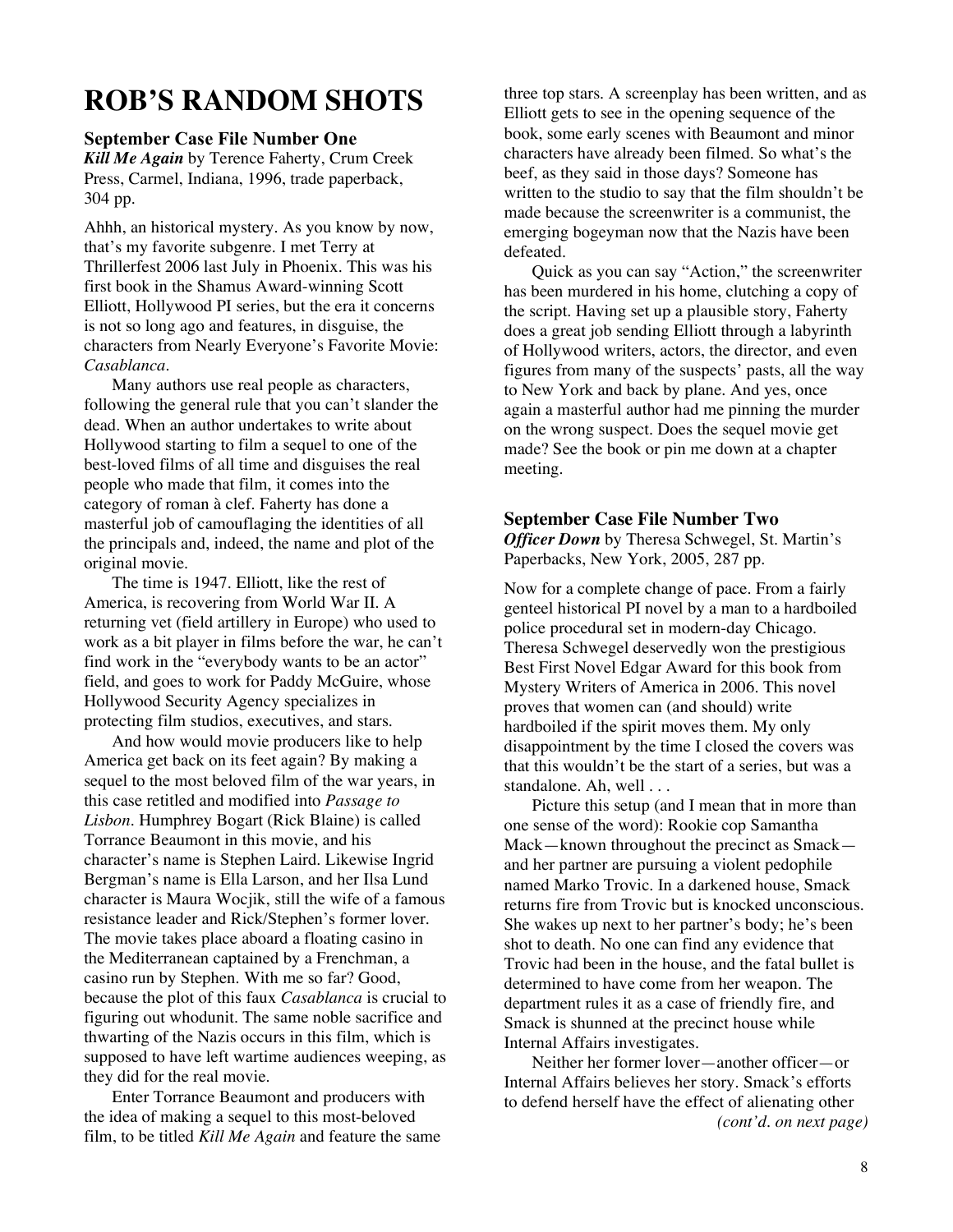#### *(Rob's Random Shots, cont'd.)*

officers in the precinct, her partner's widow, and others at the funeral. While the department seeks to avoid bad press, she tries to track Trovic through the Chicago underworld, but finds herself under surveillance. Can she clear her name and avenge her partner's death before the official investigation takes its course and ends her career?

This is not a straightforward open-and-shut case. Complexities in the story line find our heroine doubting the intentions of those supposedly trying to help her. Schwegel won her Edgar by portraying Smack as her own worst enemy—headstrong, prone to drinking too much and making bad choices, and romantic as well as professional. She is not always a sympathetic character, but the hole she keeps digging for herself makes you read on to see how this self-destructive character can possibly survive, let alone salvage her career.

I found myself casting actors for the movie version of this novel. Sandra Bullock would make a great Samantha, and Kevin Spacey would be a terrific Detective Mason Imes, her erstwhile lover. And I can't see Hollywood not doing this story. It's perfect for the Sandra who went to rehab in *28 Days,* and Spacey could play the same character he portrayed in *L.A. Confidential*. But don't wait for this to show up at a theater near you or on the small screen. Get a copy of this book.

*—Rob Kresge, rkresge777@comcast.net*

# **Classified Information**

**Would You Like to Be in a Book Reading Club**? On a regular basis that doesn't conflict with monthly Sisters in Crime program meetings? Just announce it at the next program meeting or advertise for likeminded readers in the *Nooseletter* by e-mailing your suggestion to shirleycoe@comcast.net.

## DON'T FORGET:

Tuesday, September 25, 7:00 p.m. Tuesday, October 23, 7:00 p.m. *(Ghost Tour in Old Town instead of regular meeting)* Tuesday, November 27, 7:00 p.m.



Sisters in Crime was founded in 1986. *The purpose of Sisters in*

*Crime shall be "to combat discrimination against women in they mystery field, educate publishers and the general public as to the inequities in the treatment of female authors, raise the level of awareness of their contribution to the field, and promote the professional advancement of women who write mysteries."*



## **Book Review**

*What the Dead Know* by Laura Lippman.

The title is intriguing but turns out to be misleading. This is not a reveal of what the dead know about life after death or the secret of living and dying. It is about two sisters who disappeared from a shopping mall in Baltimore, Maryland, on a Saturday afternoon thirty years ago. How could two sisters disappear without a witness, without a clue; who could have lured them away, why, and how?

Can a detective solve this mystery and answer these questions, when past attempts have failed? Will a disoriented woman, claiming to be one of the sisters, appearing unexpectedly on his Baltimore doorstep, unravel the mystery? Will this skeptical detective finally uncover the truth? Sounds like a real thriller, right?

Wrong. The reader has to wait until the last few pages to get the answers. This in itself is not uncommon. But in the slow revelation that follows the interesting beginning we discover a large collection of very unattractive characters. Even the victim is easy to dislike. If you enjoy dysfunctional families this is not to miss.

Nevertheless, I do recommend the book for the patient reader. One who is able to plow through a collection of manipulative and disagreeable characters, one who can wait for the answer to the questions in a most surprising ending. $\checkmark$ *—Reviewed by William Hershey*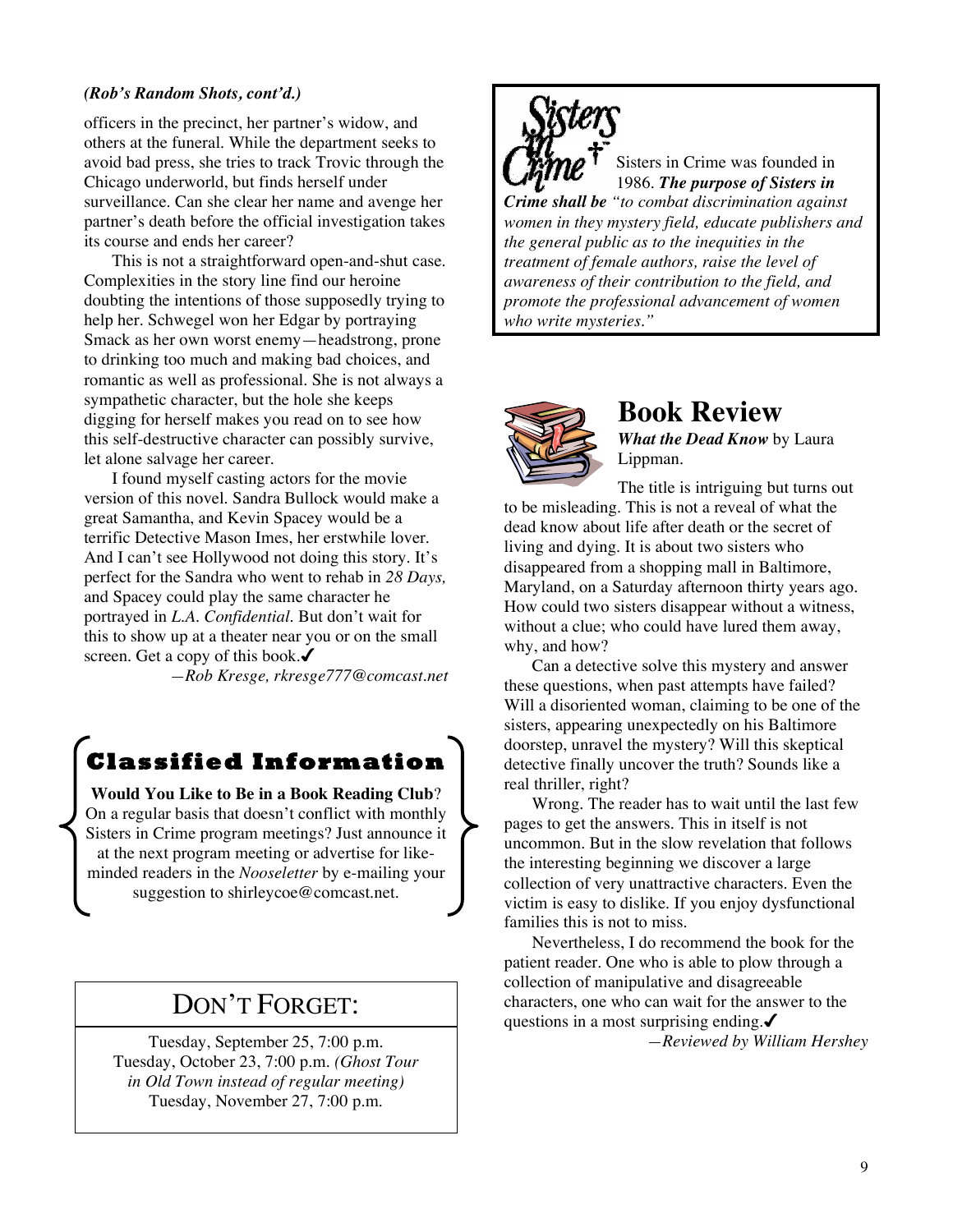

### **Book Review** *Girl Sleuth: Nancy Drew and the Women Who Created Her* by Melanie Rehak (Harcourt, 2005).

What do the Bobbsey Twins, Hardy Boys, Dana Girls, and Tom Swift have in common with Nancy Drew? They are all siblings—of sorts. As Rehak tells us in *Girl Sleuth*, they are in fact the "brainchildren" of the same man, Edward Stratemeyer. The son of German immigrants, Stratemeyer grew up clerking in his father's tobacco store and dreaming of becoming a millionaire writer. He founded the Stratemeyer Syndicate for that very purpose, after realizing that there was a huge untapped market for children's books. As he gave birth to one series concept after another, he hired freelancers to write the books based on his outlines and using his characters. Kids loved the books and so did their parents, who saw them as a huge improvement over the penny dreadfuls and dime novels so popular at the time.

For his fashionably dressed girl sleuth, Stratemeyer toyed with such names as Helen Hale and Nell Cody before settling on Nancy Drew. When the book mogul died in 1930, his daughter Harriet Stratemeyer Adams became CEO and, together with Iowa journalist Mildred Wirt Benson, brought the plucky, titian-haired detective to life.

Since Nancy's debut in 1930, the series has sold more than 80 million copies and has survived the Depression, World War II, and the MTV age. Now "owned" by Simon & Schuster, Nancy is *big business*. Besides the books, movies, and television series, there are Nancy products from pajamas to paper dolls and stationery, not to mention interactive online stories and video gaming software. The plucky American detective is known all over the world. I recently purchased a Hebrew copy of *The Secret of Shadow Ranch* on eBay—it shipped from Tel Aviv. After recently returning from a business trip to China, my husband informed me that publishers in Shanghai knew all about the girl sleuth too.

Rehak's book is a fascinating read, and I recommend it to anyone interested in Nancy in particular and children's publishing in general.

*—Reviewed by Shirley Raye Redmond Shirley Raye Redmond isthe award-winning author of a romantic suspense novel,* Stone of the Sun, *and ten children's books—two of which have sold more than 100,000 copies each. Thisfallshe hasfour more books being released, including a children's mystery published by Simon & Schuster. She'll be speaking at the upcoming Tony Hillerman Mystery Conference in November.*



# **Top Tens of Mysteries— The Third Installment**

The numbers in each category do not imply relative merit. All my choices are subjective; let the author or the *Nooseletter* editor know some of *your* choices.

#### **Legal Thriller/Courtroom Drama Authors**

- 1. David Ellis
- 2. John Grisham
- 3. Scott Turow
- 4. Erle Stanley Gardner
- 5. William G. Tapply
- 6. William Bernhardt
- 7. Steve Martini
- 8. Michael Gilbert
- 9. John Mortimer
- 10. Lisa Scottoline

#### **PI (Private Investigator) Novelists**

- 1. Raymond Chandler
- 2. Robert Parker
- 3. Robert Crais
- 4. Lawrence Block
- 5. Arthur Conan Doyle
- 6. Loren Estleman
- 7. Sue Grafton
- 8. Sara Paretsky
- 9. Ross Macdonald
- 10. Walter Mosley

#### **Authors with Religious or Spiritual Sleuths**

- 1. G. K. Chesterton
- 2. Tony Hillerman
- 3. Margaret Coel
- 4. Aimee and David Thurlo
- 5. Ellis Peters
- 6. Julia Spencer-Fleming
- 7. Harry Kemelman
- 8. Antonia Fraser
- 9. James Doss
- 10. Ralph McInery $\checkmark$

*—Rob Kresge, rkresge777@comcast.net*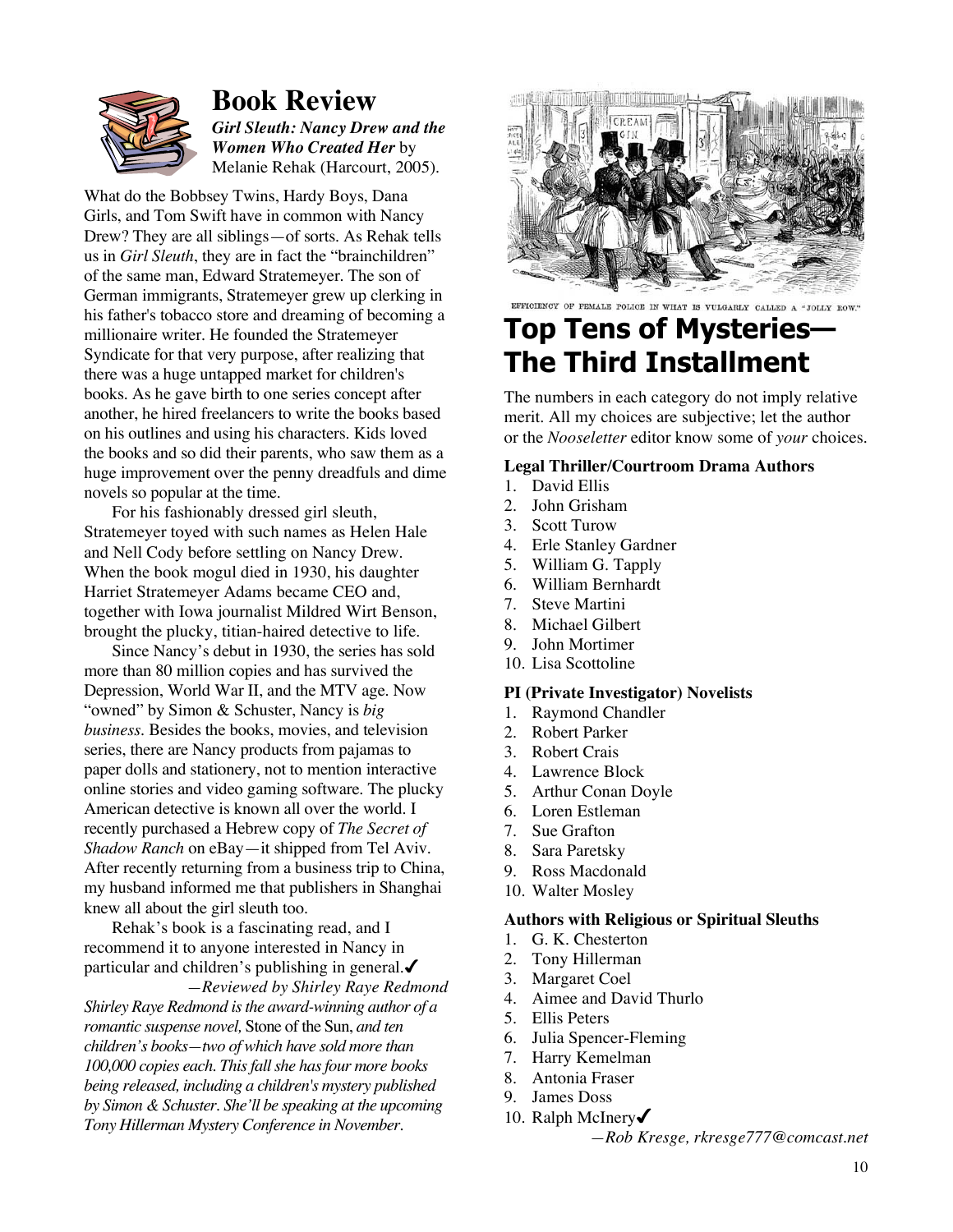# Croak & Dagger Mid-Year Financial Report

The following chart is a year-to-date financial statement for our chapter. Members should note that the receipts in this report consist entirely of \$20 per-person dues, and the expenditures are to specific persons for items needed to maintain Croak and Dagger business. Read and enjoy. Fortunately, not much mystery here.

*—Bill Hershey, Treasurer*

| <b>Date</b> | Incoming | Outgoing | <b>Paid To</b> | For                    | <b>Balance</b> |
|-------------|----------|----------|----------------|------------------------|----------------|
| 1/9/07      |          | \$211.01 | Program Chair  | <b>Speaker Gifts</b>   | \$1,219.46     |
| 1/18/07     | \$20.00  |          |                |                        | \$1,239.46     |
| 1/24/07     | \$40.00  |          |                |                        | \$1,279.46     |
| 1/30/07     | \$20.00  |          |                |                        | \$1,299.46     |
| 2/13/07     |          | \$143.99 | Web Manager    | <b>Website Hosting</b> | \$1,155.47     |
| 2/27/07     | \$20.00  |          |                |                        | \$1,175.47     |
| 3/7/07      | \$40.00  |          |                |                        | \$1,215.47     |
| 3/14/07     | \$20.00  |          |                |                        | \$1,235.47     |
| 3/27/07     | \$20.00  |          |                |                        | \$1,255.47     |
| 4/18/07     | \$100.00 |          |                |                        | \$1,355.47     |
| 5/7/07      | \$20.00  |          |                |                        | \$1,375.47     |
| 5/25/07     | \$80.00  |          |                |                        | \$1,455.47     |
| 6/4/07      | \$40.00  |          |                |                        | \$1,495.47     |
| 6/6/07      |          | \$21.37  | President      | Speaker Gift           | \$1,474.10     |
| 7/10/07     | \$100.00 |          |                |                        | \$1,574.10     |
| 7/30/07     | \$80.00  |          |                |                        | \$1,654.10     |